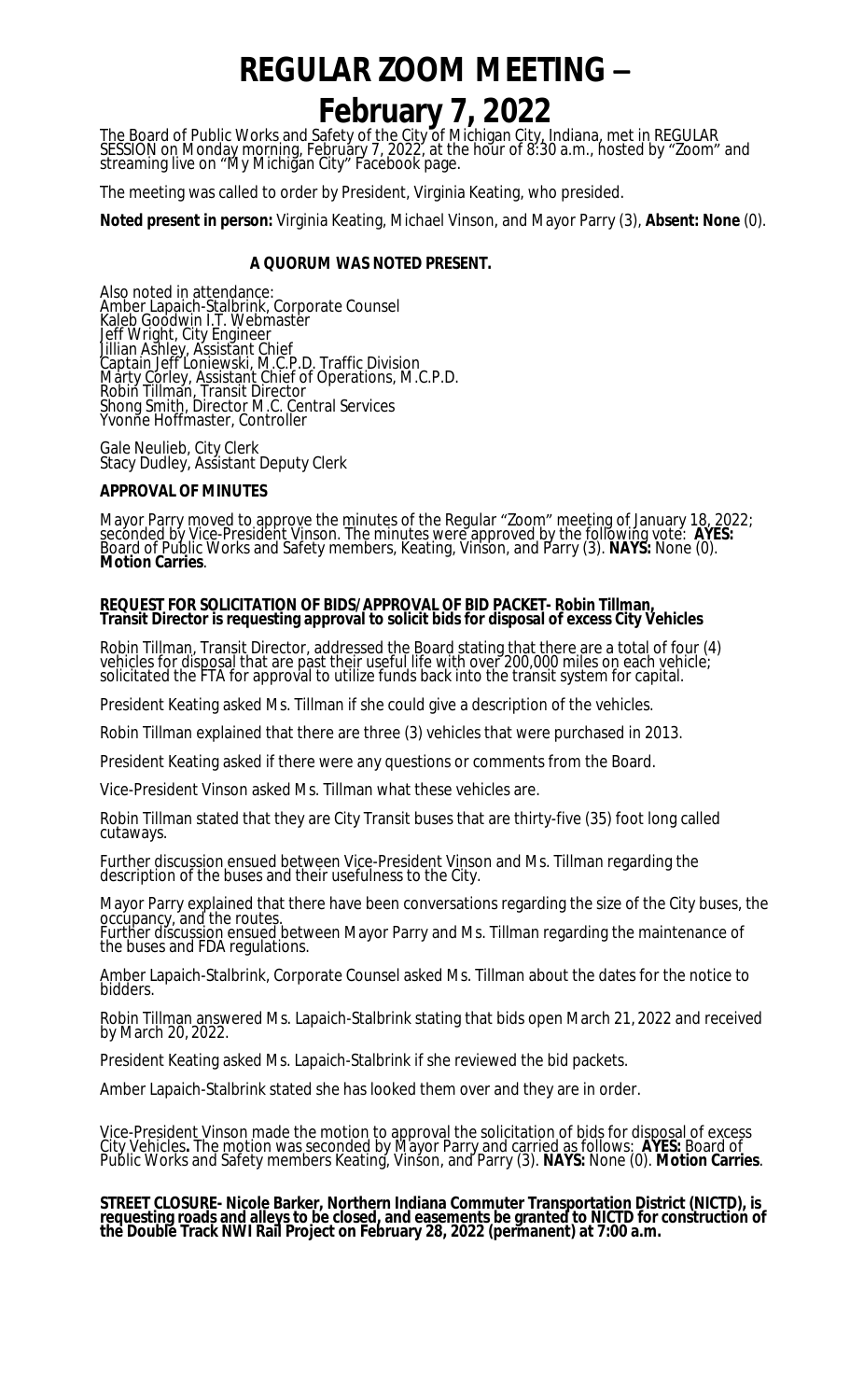Connor Nolan, Attorney at Harris Welsh & Lukmann, addressed the Board stating that the construction is to remove the railroad tracks from 10th Street and place them on the south side of the road, cross over the cross streets on the south side going west to east until we get over to Chicago Street and then we will be on the north side of 11<sup>th</sup> Street from the railroad tracks just like separating 10<sup>th</sup> Street so we can make travel overall safer for vehicles and pedestrians by building either T-intersections or cul-de-sacs.

President Keating asked if there questions or comments from the Board.

Mayor Parry commented that this will be a little bit of an inconvenience at times.

Amber Lapaich-Stalbrink, Corporate Counsel asked Mr. Nolan if he has drafted the actual easement.

Connor Nolan answered Ms. Lapaich-Stalbrink stating that the draft is for the temporary easements it would be for construction of the cul-de-sacs or T-intersections and reconstruction of sidewalks.

Further discussion ensued between Amber Lapaich-Stalbrink and Connor Nolan regarding the necessary documents and brining this matter back before the Board at the next meeting.

Mayor Parry made the motion to table the easement portion for two weeks till the next Board meeting. The motion was seconded by Vice-President Vinson and carried as follows: **AYES:** Board of Public Works and Safety members Keating, Vinson, and Parry (3). **NAYS:** None (0). **Motion Carries**.

President Keating asked if Jeff Wright, City Engineer should be included in this matter.

Mayor Parry stated Mr. Wright should be included in this matter.

Connor Nolan addressed the Board stating that MCPD and MCFD all have a representative on this project's safety committee; there is a requirement in our maintenance of traffic plan to keep at least Franklin Street, Washington Street, and Wabash Street open at any one time.

President Keating asked Amber Lapaich-Stalbrink if there was a need for an additional motion. Amber Lapaich-Stalbrink stated that the Board needs a motion for the road closure.

Vice-President Vinson asked what the proposed detour route will be.

Jeff Wright, City Engineer stated that he reviewed the route and there are no issues as long as this is coordinated with the City Engineer's office and the MCPD; we need to have the ability to add or take away or change signağe for the duration of the project from beginning to end.

Mayor Parry stated we need to include MCFD in this coordination.

Mayor Parry amended the motion to approve the roads and alley closures and include MCFD, MCPD, and the City Engineer to be continually involved from beginning to the end of this project. The motion was seconded by Vice-President Vinson and carried as follows: **AYES:** Board of Public Works and Safety members Keating, Vinson, and Parry (3). **NAYS:** None (0). **Motion Carries**.

#### **SPECIAL PURCHASE- Marty Corley, MCPD Chief of Operations, is requesting approval to purchase police equipment from Waymire Fleet to outfit the four (4) Dodge Durango's and four (4) Dodge Chargers in the amount of \$82,180.44**

Marty Corley, MCPD Chief of Operations, addressed the Board stating that the special purchase is for equipment to outfit the four (4) Dodge Chargers and four (4) Dodge Durango's that were previously approved by the Board on January 4, 2022 a three (3) year leasing contract with LaPorte Chrysler in addition to the equipment we are also asking that the equipment for all vehicles be installed by Minor Electronics.

President Keating asked if there were any questions or comments.

Vice-President Vinson asked Chief Corley what happens to the old equipment that was on the previous vehicles are they now obsolete for the newer vehicles or is anything that can be reused.

Chief Corley stated that the old vehicles were Crown Victoria's so the equipment cannot be reused since we are now using Dodge vehicles plus that equipment was outdated so we hope in the future to come before the Board and get those vehicles purchased by a dealership to put money back; the old equipment sold back to Waymire or another smaller company.

Mayor Parry asked Chief Corley what color the leased vehicles are.

Chief Corley replied that on the original agreement the vehicles are white and black but due to the vehicles being 2021 it just depends on what LaPorte Chrysler can get in stock.

Further discussion ensued between Mayor Parry and Chief Corley about the colors of the leased vehicles.

Mayor Parry made the motion to approve the special purchase of police equipment from Waymire Fleet to outfit the four (4) Dodge Durango's and four (4) Dodge Chargers in the amount of \$82,180.44; seconded by Vice-President Vinson. The motion was approved by the following vote: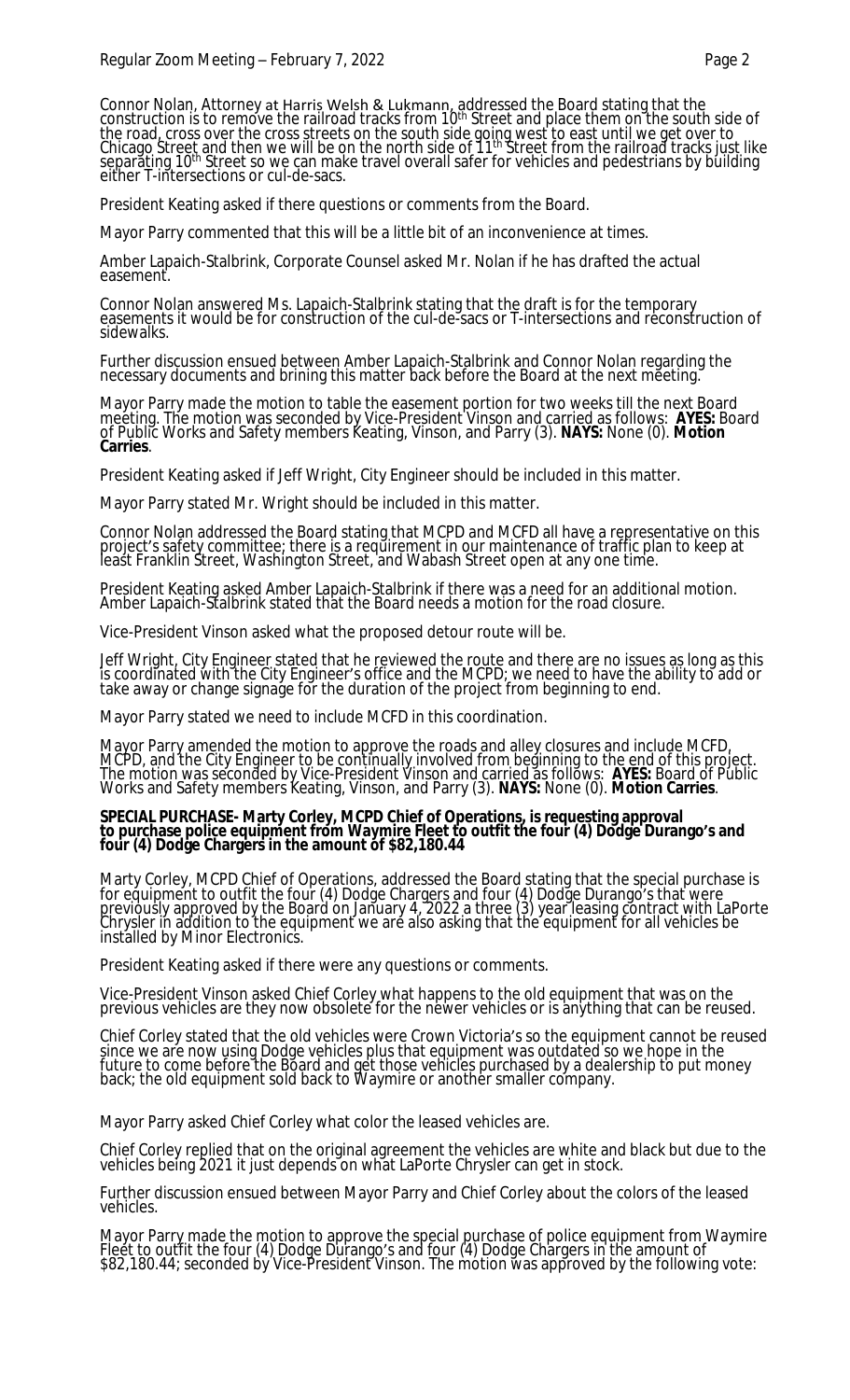**AYES:** Board of Public Works and Safety members, Keating, Vinson, and Parry (3). **NAYS:** None (0). **Motion Carries**.

#### **SPECIAL PURCHASE- Jillian Ashley, MCPD Assistant Chief of Services is requesting approval to purchase Computer Aided Dispatch (CAD) Mobile 10 Client, and (RMS) Record Management System Subscription in the amount of \$34,410.00**

Jillian Ashley, MCPD Assistant Chief of Services stated that MCPD already has the Computer Aided Dispatch (CAD) and the Mobile 10 Client in their budget which is an annual subscription; what they are looking for is to add the Record Management System Master (RMS) online subscription at the cost of \$34,410.00 further explaining that the 911 Center actually paid the bill from a grant that they had received since 2009 and beginning 2021 it changed to each jurisdiction pays for their own RMS through Colossus Caliber Public Safety.

President Keating asked if there were any questions, there was no response.

Vice-President Vinson made the motion to approve the special purchase request for (RMS) Record Management System Subscription for one year in the amount of \$34,410.00. The motion was seconded by Mayor Parry and carried as follows: **AYES:** Board of Public Works and Safety members Keating, Vinson, and Parry (3). **NAYS:** None (0). **Motion Carries.**

#### **EMERGENCY PURCHASE - Shong Smith, Michigan City Street Department Director is requesting an emergency purchase of a used 2100C Sidewalk Vehicle from Dan's Landscaping in the amount of \$19,711.83**

Shong Smith, Michigan City Street Department Director addressed the Board stating that on October 19, 2021 the City Council had created an Ordinance No. 94-253 in reference to snow on City sidewalks further explaining the need for an emergency purchase of the used 2100C Sidewalk Vehicle from Dan's Landscaping in the amount of \$19,711.83.

President Keating asked if there were any questions.

Mayor Parry stated that after the ordinance passed to remove the snow from sidewalks by the City Council, we immediately went into a search for this type of equipment mentioned but due to the pandemic no equipment was available anywhere, further explaining the need for the emergency purchase that he approved.

Vice-President Vinson asked Mr. Smith if the equipment has been used already.

Further conversation ensued between Vice-President Vinson and Mr. Smith regarding if this is the type of equipment that the Street Department needs to remove the snow, the cost of the equipment, and the different types of equipment that might be needed in the near future.

Mayor Parry asked Mr. Smith if this is a component of the fleet that will help with the snow removal furthermore explaining that he drove the piece of equipment and explained what it has to offer.

Vice-President Vinson made the motion to approve the emergency purchase of a used 2100C Sidewalk Vehicle from Dan's Landscaping in the amount of \$19,711.83; seconded by Mayor Parry and carried as follows: **AYES:** Board of Public Works and Safety members, Keating, Vinson, and Parry (3). **NAYS:** None (0). **Motion Carries**.

#### **RESOLUTION**

**President Keating read the following proposed resolution by title only,**

# **MICHIGAN CITY BOARD OF PUBLIC WORKS & SAFETY**

# **RESOLUTION NO. 2825**

#### **DETERMINING THAT FUNDING FOR CERTAIN OUTSTANDING PURCHASE ORDERS FROM 2021 SHOULD BE ENCUMBERED AND AUTHORIZING THE CITY CONTROLLER TO ENCUMBER SUCH FUNDS**

**WHEREAS**, the City of Michigan City, is an Indiana municipal corporation governed by its duly elected Mayor and Board of Public Works & Safety; and

**WHEREAS**, the Board of Public Works & Safety has the authority to approve claims for those departments and political subdivisions within its jurisdiction; and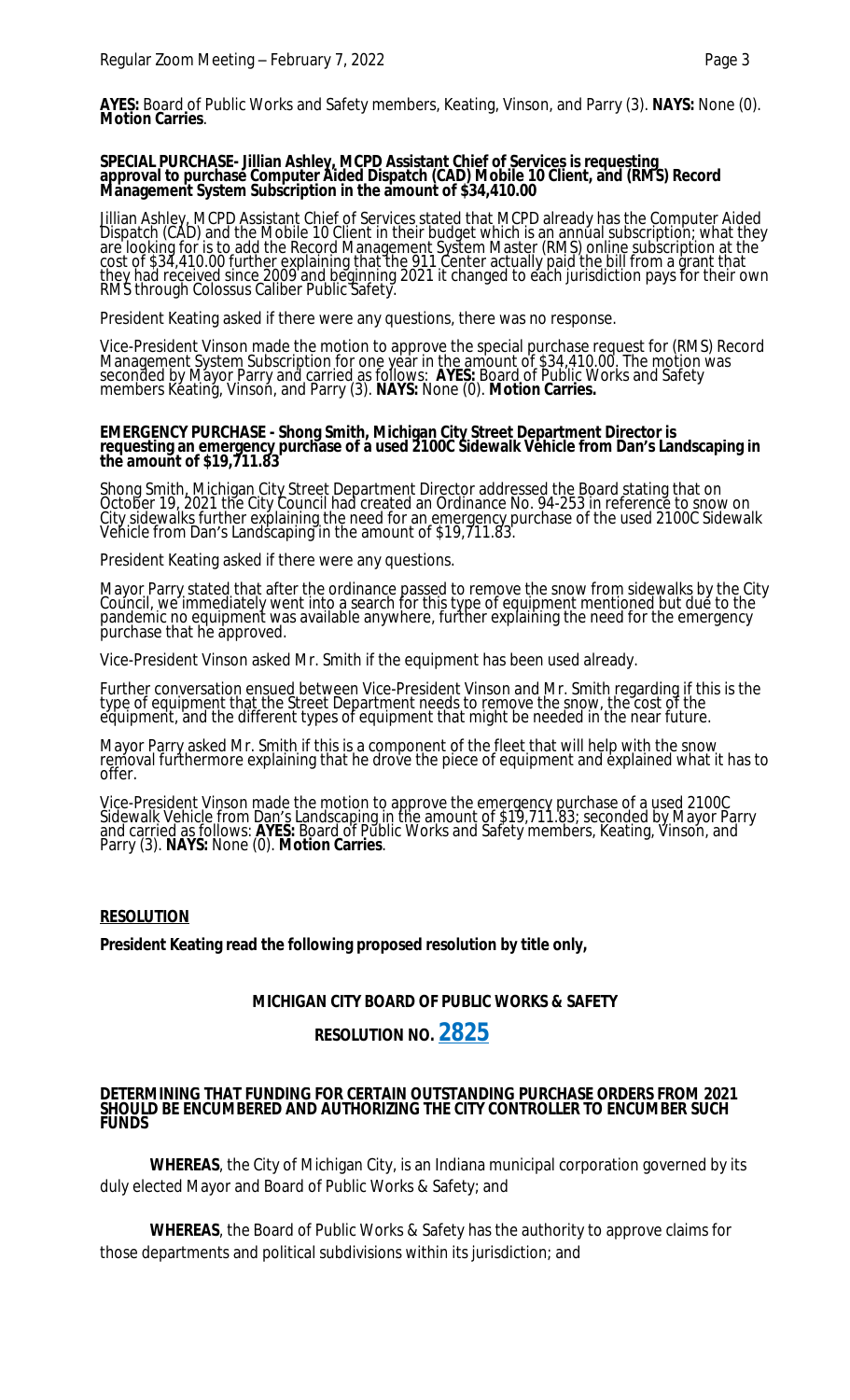**WHEREAS**, the City of Michigan City has outstanding purchase orders from 2021 in various funds that the services or products have not yet been paid as listed in Exhibit A; and

**WHEREAS**, in order to complete certain projects, programs, or purchases using funding set aside in previous fiscal years, and in order to be consistent with Indiana law and Indiana Department of Local Government Finance (DLGF) procedures, the encumbrances must be authorized by a resolution adopted by the Board of Public Works & Safety; and

**WHEREAS**, the City Controller of the City of Michigan City, Indiana recommends the approval of the various services or products that have not yet been paid for as listed in Exhibit A.

# **NOW, THEREFORE BE IT RESOLVED BY THE MICHIGAN CITY COMMON COUNCIL, INDIANA as follows:**

**Section 1**. That those certain City purchase orders identified in Exhibit A, which is attached hereto and made a part hereof, are hereby approved.

**Section 2**. The City Controller of the City of Michigan City is hereby directed to encumber the funding for said purchase orders in the appropriate accounts.

This Resolution shall be in full force and effect after passage by the Michigan City Board of Public Works & Safety.

Adopted by the Board of Public Works & Safety of the City of Michigan City, Indiana by a vote of 3 - 0 this 7<sup>th</sup> day of February, 2022.

> /s/ Virginia Keating, President Michigan City Board of Public Works & Safety

# **NOTE: Exhibit A is attached to the file in the Clerk's office**

Yvonne Hoffmaster, Controller addressed the Board stating that this is one of the year end requirements that the Department of Local Government Finance requires a resolution be approved by the Board encumbering purchase orders from our prior year's budget and when these purchases and projects are complete then the purchase orders will be liquidated.

President Keating asked if there were any questions, there was no response.

Vice-President Vinson made the motion to approve the proposed resolution; seconded by Mayor Parry and carried as follows: **AYES:** Board of Public Works and Safety members, Keating, Vinson, and Parry (3). **NAYS:** None (0). **Motion Carries**.

#### **CORRESPONDENCE- Correspondence was received in the Clerk's Office on January 25, 2022, from Amalgamated Transit Union Local 517 requesting to schedule a meeting for wage negotiations for the year 2023 (NOTE: For Informational purposes only)**

Amber Lapaich-Stalbrink, Corporate Counsel addressed the Board to let them know that by virtue of the current union contract the parties are to exchange written proposals by April 1, 2022.

#### **POLICY CHANGE- Amber Lapaich City Attorney is requesting amendments to the "Cities Purchasing Policy" regarding supplies, equipment, and services**

Amber Lapaich-Stalbrink, Corporate Counsel addressed the Board to further explain the "Cities Purchasing Policy" regarding supplies, equipment, and services stating that any purchase in the excess of \$5,000.00 with a duration of one (1) year or longer needs Board approval.

President Keating asked if there were any questions, there was no response.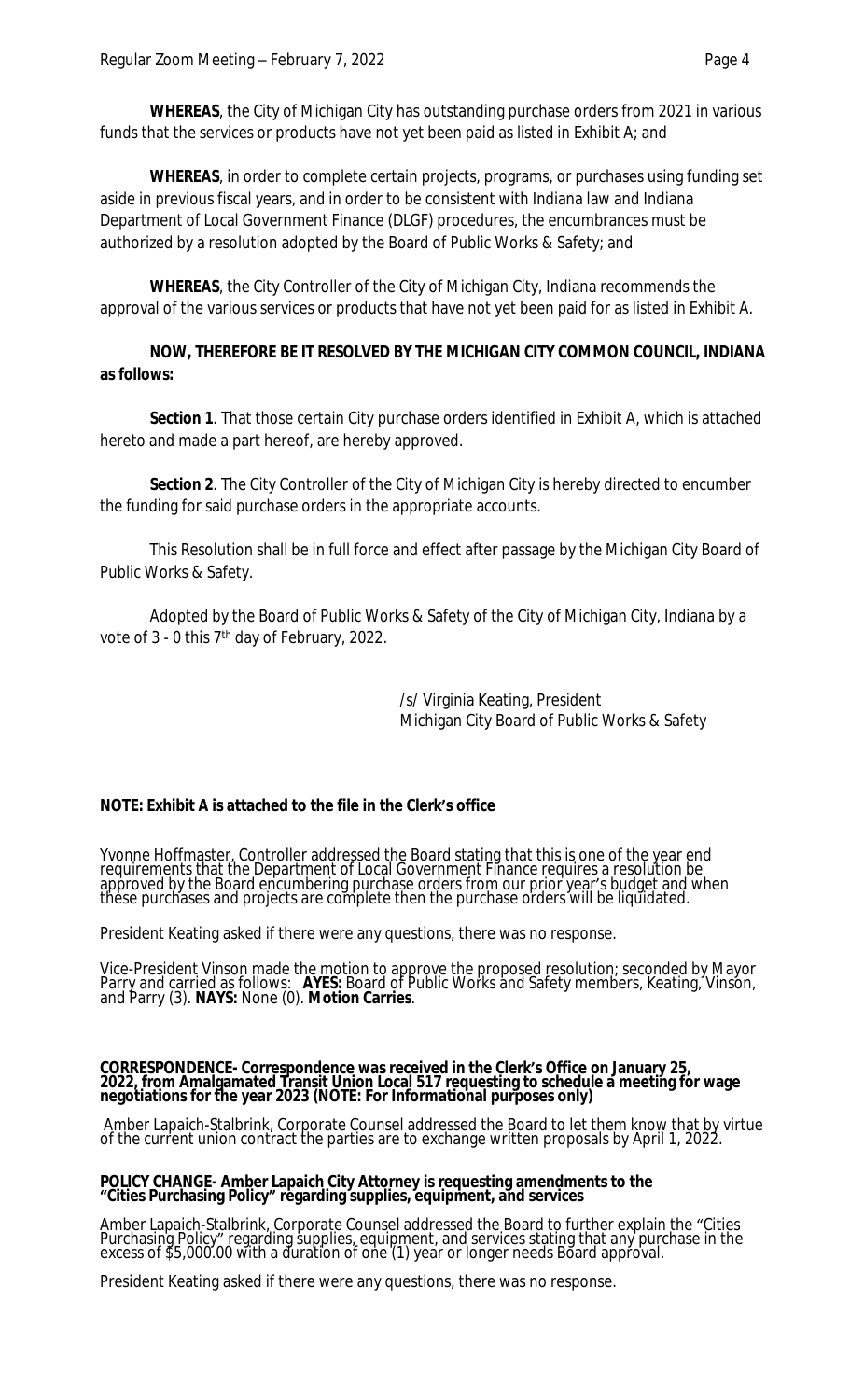Vice-President Vinson made a motion to approve the amendments to the

"Cities Purchasing Policy" regarding supplies, equipment, and services; seconded by Mayor Parry and carried as follows: **AYES:** Board of Public Works and Safety members, Keating, Vinson, and Parry (3). **NAYS:** None (0). **Motion Carries**.

#### **REQUEST FOR HONORARY STREET SIGN- Robbie Novak, 617 Indiana Avenue and Angela Palmieri, 413 Main Street (granddaughter) are requesting an honorary street sign to be placed at Maple Street or the corner of 10th Street and Michigan Boulevard in honor of Tony Petti owner of Petti's Grocery Store**

Angela Palmieri, 413 Main Street (granddaughter) stated that she on behalf of her family would like to request an honorary street sign for her grandfather Tony Petti, whose store was on that corner for seventy (70) yeárs in busiñess. He hĕlped so many péople and would like to honor him.

President Keating asked Amber Lapaich-Stalbrink, Corporate Counsel if this matter should be coming before the Board or is this at the Mayor's discretion.

Amber Lapaich-Stalbrink, Corporate Counsel stated that honorary street signs go before the Board of Works, but if we were talking about renaming an entire street there is an Indiana Code section that discusses naming or renaming of an entire street; further discussion continued regarding how to go forward with an entire street becoming renamed by virtue of state law and the Mayor having jurisdiction over that matter.

President Keating thanked Ms. Lapaich-Stalbrink for the clarification.

President Keating asked if there were any questions, there was no response.

Mayor Parry made the motion to approve the honorary street sign for Tony Petti on the corner of 10th and Michigan Boulevard; seconded by Vice-President Vinson and carried as follows: **AYES:**  Board of Public Works and Safety members, Keating, Vinson, and Parry (3). **NAYS:** None (0). **Motion Carries**.

# **STREET CLOSURE- David Merkel, P.E. Larson Danielson Construction Co. Inc, is requesting the westbound lane closure of 11th Street between Pine and Franklin Street with barricades for safe demolition of the foundation of the NICTD Stationhouse starting February 9, 2022 (Changed dates to February 14, 2022 and February 15, 2022 due to weather)**

David Merkel, P.E. Larson Danielson Construction Co., Inc. addressed the Board stating that they knocked down the station last week, starting filling in the foundation, and they would like to take out the front wall that is adjacent to the road and close the westbound lane for safety. Jeff Wright, City Engineer stated that he reviewed the detour with no exceptions to the proposed detour or the signage the only problem is that 11<sup>th</sup> Street is going to be closed for 10 months starting next week; is there a potential that this matter can wait until 11th Street is closed.

David Merkel answered by stating that they are not affiliated with that larger project that the roads are being closed for and the completion date for Larson Danielson Construction Co., Inc. is February 25, 2022.

Jeff Wright, City Engineer stated with that being the case then there are no objections to approve the detour.

President Keating asked Mr. Wright if he would be asking for the coordination with the Police Department.

Jeff Wright, City Engineer stated he would ask for coordination with the MCPD.

President Keating asked if there were any questions.

Mayor Parry asked Mr. Merkel how deep they will be going to remove all of the sub grade building structure.

David Merkel answered by stating that the building itself does not look deep about ten (10) feet below street level.

Further discussion ensued between Mayor Parry and David Merkel regarding if Larson Danielson will have any security in place to prevent any injuries and what Larson Danielson will do to keep the communtty safe.

President Keating asked if there were any further questions, there was no response.

Mayor Parry made the motion to approve the Larson Danielson Construction Co. Inc, request for the westbound lane closure of 11th Street between Pine and Franklin Street with barricades for safe demolition of the foundation of the NICTD Stationhouse starting February 14, 2022 and February 15, 2022; seconded by Vice-President Vinson and carried as follows: **AYES:** Board of Public Works and Safety members, Keating, Vinson, and Parry (3). **NAYS:** None (0). **Motion Carries**.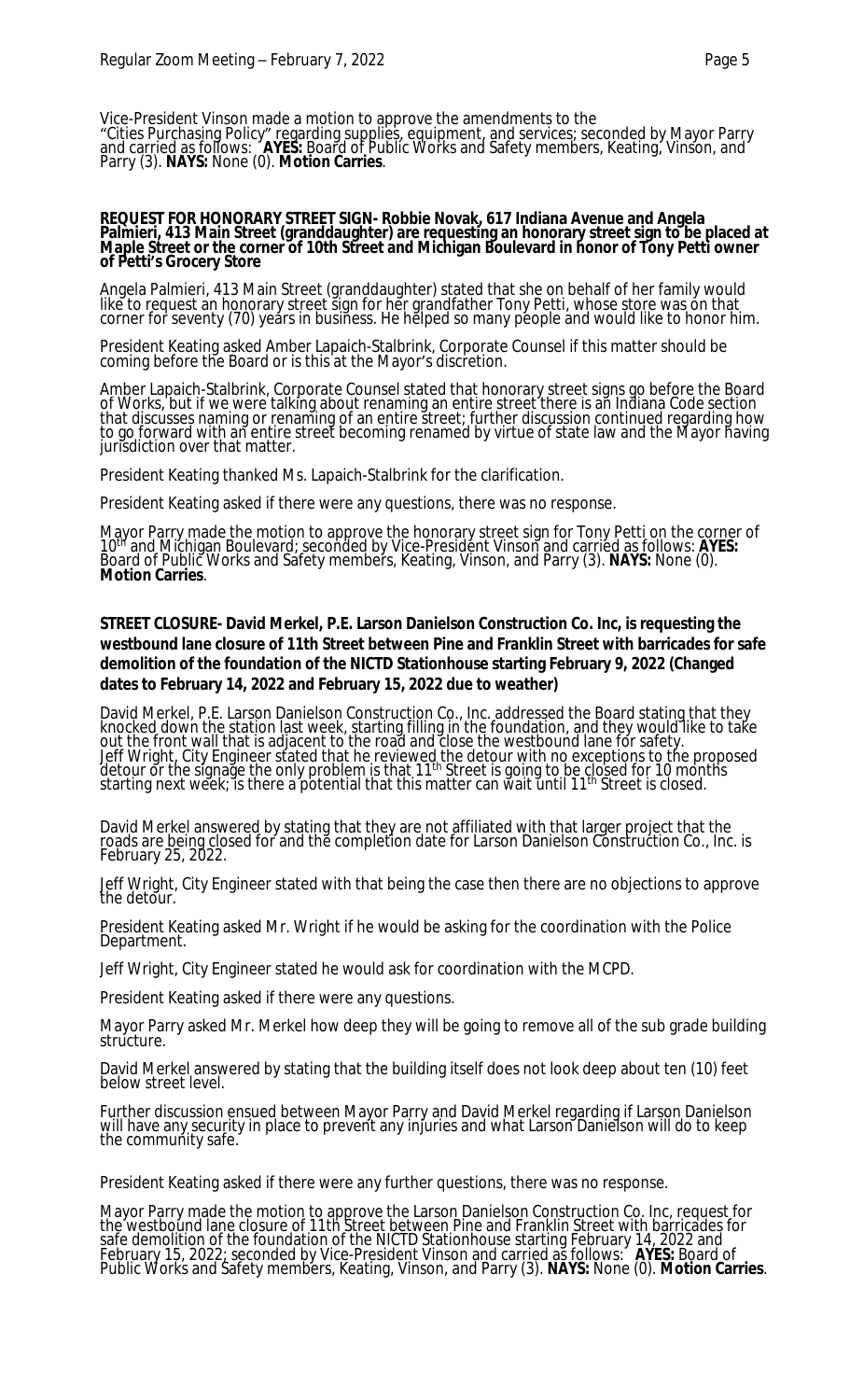# **RESOLUTION**

**President Keating read the following proposed resolution by title only,**

### **MICHIGAN CITY BOARD OF PUBLIC WORKS & SAFETY**

# **RESOLUTION NO. 2826**

#### **REQUESTING THE MAYOR REVIEW THE CITY'S SUBMISSION AND SUBSEQUENT AWARD OF THE 2021-2 COMMUNITY CROSSING MATCHING GRANT (CCMG) FROM INDOT IN THE AMOUNT OF \$338,437.42 AND IMPLEMENT NECESSARY REMEDIAL MEASURES**

**&**

### **SETTING FORTH PROCEDURES FOR FUTURE CCMG SUBMISSIONS AND CHANGE ORDERS FOR CONSTRUCTION PROJECTS**

**WHEREAS**, in 2016, Indiana first launched the Community Crossing Matching Grant Program ("CCMG"), which provides funding to cities, towns, and counties across Indiana to make improvements to roads and bridges; and

**WHEREAS**, Michigan City, Indiana has applied for and been a recipient of CCMG funding since 2016 subject to the terms and conditions of said grant; and

**WHEREAS**, each year, there are two (2) funding cycles, and for purposes of 2021, the first funding cycle opened January 6, 2021 and closed January 29, 2021 at 5:00 pm (EST), and the second call opened July 5, 2021 and closed July 30, 2021 at 5:00 pm (EST); and

**WHEREAS**, the City Engineer is the administrator of the CCMG for the City and is responsible complying with the terms and conditions of the grant as well as submitting electronic grant applications to INDOT through INDOT's Technical Application Pathway (ITAP) account; and

**WHEREAS**, on June 21, 2021, the City Engineer, Jeff Wright, requested that the Board of Public Works & Safety ("BOW") approve a request for solicitation of bids for "*2021-Phase II Miscellaneous Street Paving*" and advised the BOW that "*they were applying for the second phase of the CCMG funds; stating that there are funds available in MVH fund; and also CCMG funds leftover from the 2021 Cleveland Avenue Project.*" (A copy of the BOW minutes from June 21, 2021 are attached hereto and incorporated herein as "**Exhibit A**");" and

**WHEREAS**, on June 21, 2021, the BOW approved Mr. Wright's request to solicit bids for the "*2021-Phase II Miscellaneous Street Paving*;" and

**WHEREAS**, on or about July 22, 2021, Mr. Wright submitted an application to Indiana Department of Transportation (INDOT) for the 2021-2 grant cycle on behalf of the City for CCMG funding for the "*2021-Phase II Miscellaneous Street Paving."* (A copy of the application submitted by Mr. Wright is attached hereto and incorporated herein as "**Exhibit B**"); and

**WHEREAS**, on August 16, 2021, the BOW awarded the bid for the "*2021-Phase II Miscellaneous Street Paving*" to the lowest and most responsive bidder, Reith & Riley; and

**WHEREAS**, Reith & Riley has completed all work for the "*2021-Phase II Miscellaneous*  Street Paving" and submitted a final bill, which included a change order<sup>1</sup>, to the City in the amount of \$784,824.16.<sup>2</sup> (A copy of the final bill is attached hereto and incorporated herein as "Exhibit C"); and

<sup>&</sup>lt;sup>1</sup> The change order for the "2021-Phase II Miscellaneous Street Paving" was not brought to the BOW for review and approval.

<sup>&</sup>lt;sup>2</sup> The City Controller advised that \$402,753.87 was appropriated for the City's local share of the CCMG for 2021-2. The balance due and owing Reith & Riley is \$382,070.29 (\$338,437.42 plus \$43,632.87 change order issued).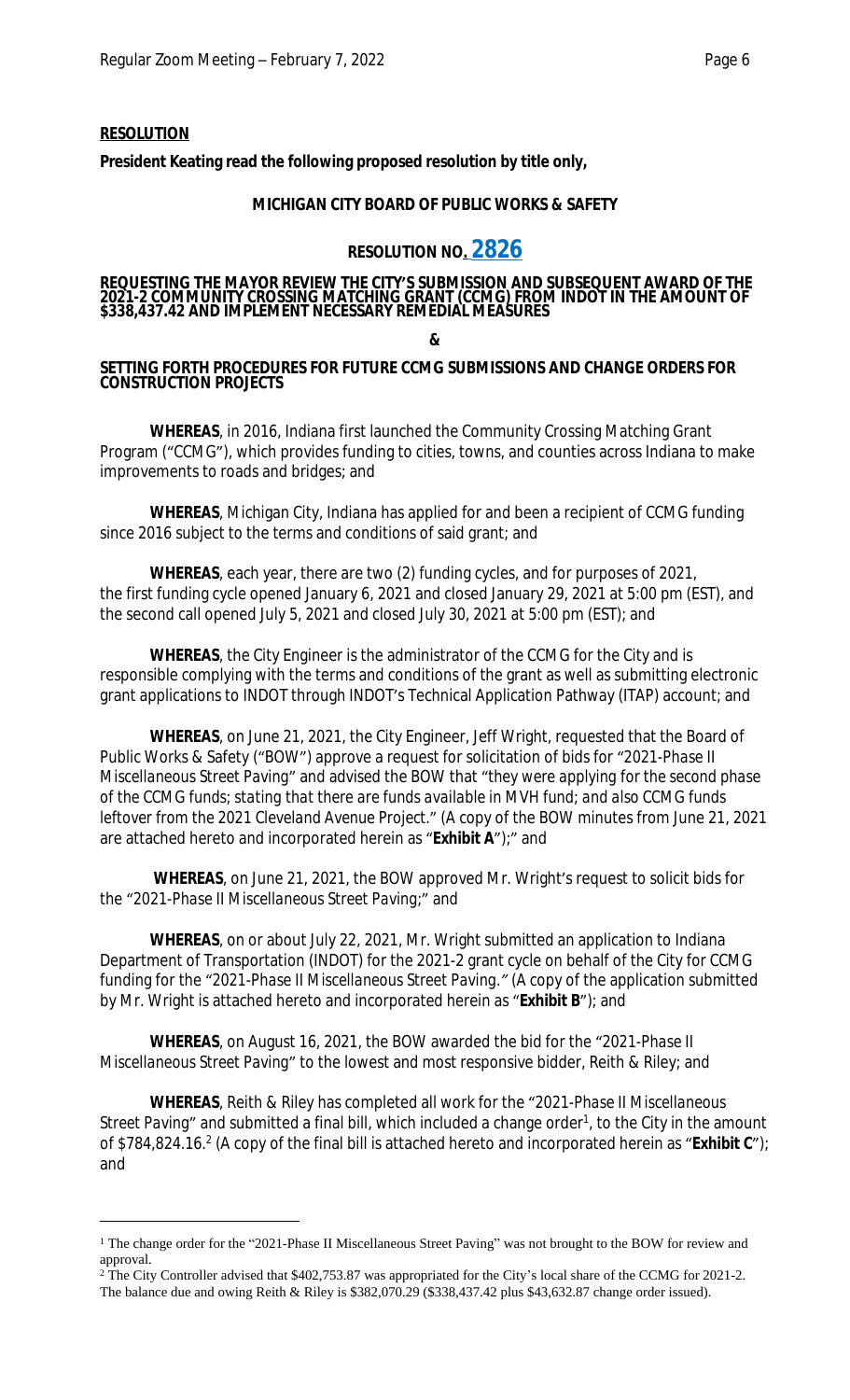**WHEREAS**, on November 3, 2021, INDOT issued a Notice of Award letter to the City advising the City that it had preliminary been awarded \$338,437.42 for the 2021-2 grant cycle (A copy of the Notice of Award letter is attached hereto and incorporated herein as "**Exhibit D**"); and

**WHEREAS**, in addition, on November 3, 2021, INDOT notified the City that all future grant agreements would need to be signed electronically, and as such the City was responsible for submitting to INDOT the name and contact information of the person that would be executing INDOT contracts for the City; and

**WHEREAS**, on December 20, 2021, the BOW adopted Resolution # 2824 authorizing the BOW President to sign all INDOT agreements electronically. (A copy of Resolution #2824 is attached hereto and incorporated herein as "**Exhibit E)**"; and

**WHEREAS**, on January 13, 2022, the President of the BOW executed the Local Roads and Bridges Matching Grant Agreement between the City and INDOT for the 2021-2 grant cycle awarding the City \$338,437.42 for the 2021-2 grant cycle for the "*2021-Phase II Miscellaneous Street Paving,"* and for purposes of transparency, this Agreement is placed on the BOW agenda for February 7, 2022 for ratification by the BOW. (A copy of the Local Roads and Bridges Matching Grant Agreement is attached hereto and incorporated herein as "**Exhibit F**"); and

**WHEREAS**, only after the BOW President executed **Exhibit F**, the BOW recently learned that Mr. Wright did not comply with the terms and conditions of the CCMG for the 2021-2 cycle, more specifically Mr. Wright prematurely brought the "*2021-Phase II Miscellaneous Street Paving*" to the BOW for the solicitation of bids and the BOW awarded the bid for the project before the City received the Notice of Award of funding letter from INDOT; and

**WHEREAS**, Marcia Blansett, the LPA Program Director for INDOT, recently advised that the terms and conditions/FAQs are always posted on the INDOT website prior to the call opening for any of the grant cycles. (A copy of email from Marcia Blansett dated January 31, 2022 is attached hereto and incorporated herein as "**Exhibit G**)**;**" and

**WHEREAS**, the FAQs for the 2021-2 Community Crossing Matching Grant state as follows:

# "*Are already awarded contracts for roads and bridge construction or bought material eligible for CCMG?*

*No, projects that have already been procured, completed or under construction (aka retroactive projects) are "NOT" eligible for CCMG projects.* 

*Annual bids are "NOT" acceptable. Each project awarded funds must be bid project specific.* 

# *If you apply for a project and bid that project prior to being awarded CCMG funds, that project would "NOT" be eligible if you have accepted a contractor bid prior to award date. Any accepted bids after the award date are eligible for the program***."**

(A copy of the FAQs for the 2021-2 CCMG cycle is attached hereto and incorporated herein as "**Exhibit H**"); and

**WHEREAS**, on or about January 28, 2022, the City Controller discussed this matter with Ms. Blansett, and Ms. Blansett advised that since the City prematurely bid and awarded the Project before receiving the Notice of Award from INDOT, the City should submit a letter to INDOT forfeiting funding for the 2021-2 CCMG so that future CCMG funding would not be jeopardized; and

**WHEREAS**, after reviewing this matter, the BOW reasonably believes that the Mayor, on behalf of the City, should submit a letter to INDOT forfeiting funding for the 2021-2 CCMG.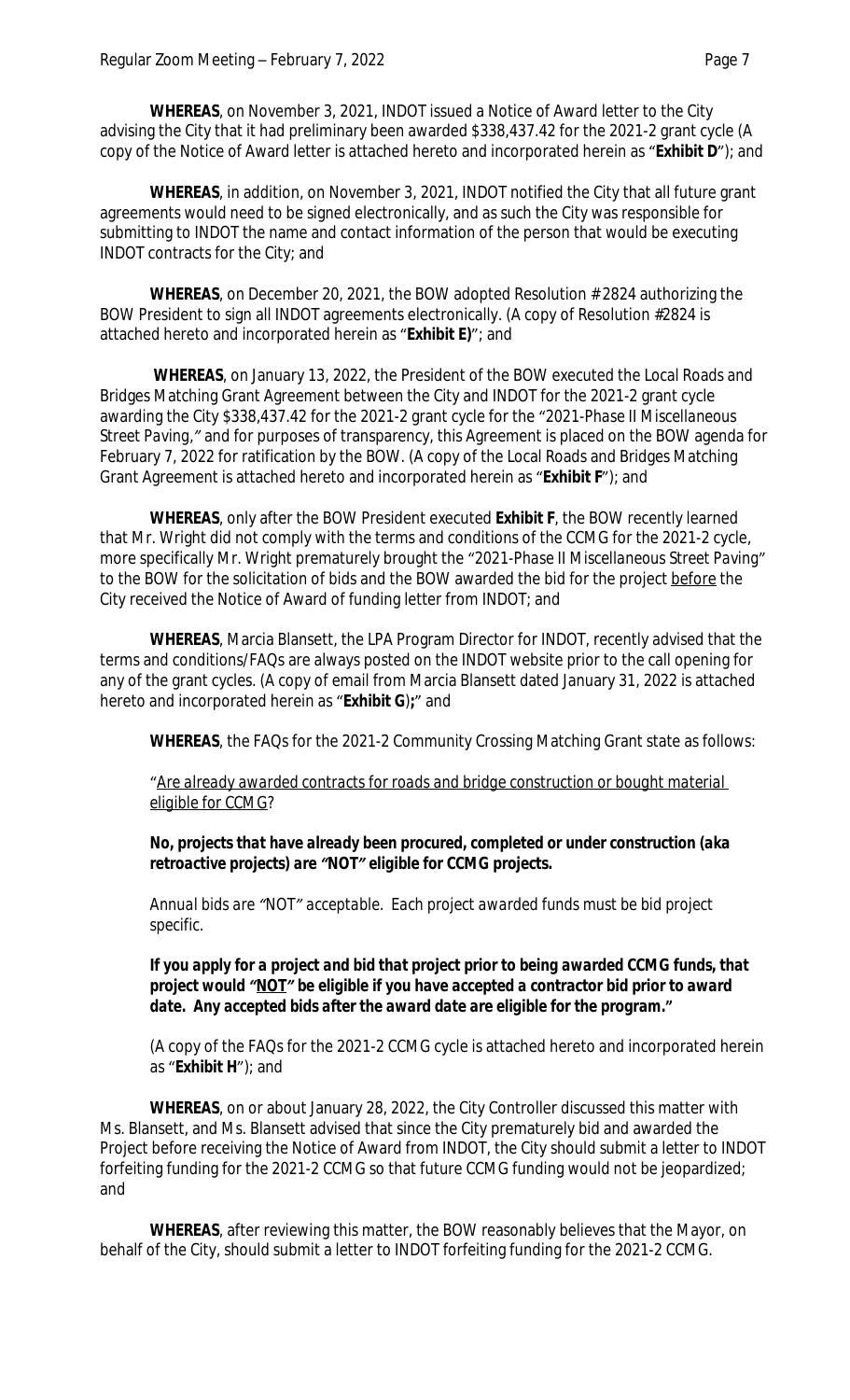### **NOW, THEREFORE BE IT RESOLVED BY THE MICHIGAN CITY, INDIANA BOARD OF PUBLIC WORKS & SAFETY as follows:**

- 1. The aforementioned "Whereas" sections are included herein as if fully set forth herein.
- 2. A copy of this Resolution shall be forwarded to the Mayor and the Common Council.
- 3. The Mayor should immediately review this matter, and if he concurs that the terms and conditions of the 2021-2 CCMG were not complied with, the Mayor should submit a letter to INDOT forfeiting the funding for the 2021-2 CCMG the City was awarded in the amount of \$338,437.42.
- 4. The Mayor and Common Council should also immediately review this matter for a determination as to whether an additional appropriation ordinance is necessary to pay Reith & Riley for work performed for the "2021-Phase II Miscellaneous Paving" project.
- 5. The City Engineer shall not prematurely solicit bids through the BOW in contravention of CCMG grant terms and conditions.
- 6. For purposes of transparency proceeding forward, the City Engineer shall timely file with the City Clerk for the BOW:
	- a. Copies of the 2022 CCMG grant application and copies of any and all future grant applications for CCMG submitted on behalf of the City;
	- b. Copies of any and all future Notice of Awards the City receives for CCMG; and c. Copies of any and all future INDOT correspondences regarding the CCMG program; and
	- d. Copies of any and all future INDOT contracts executed for CCMG.
- 7. The President of the BOW should also timely file with the City Clerk for the BOW copies of any and all future INDOT contracts executed electronically for CCMG so the BOW may ratify said contract. The President should also provide copies of the same to the Mayor, City Attorney, and City Engineer.
- 8. BOW approval is required for all change orders for all construction projects. If a change order is being requested for a CCMG project, the City Engineer shall submit written documentation demonstrating that CCMG funding can be utilized for change orders.

 This Resolution shall be in full force and effect after passage by the Michigan City Board of Public Works & Safety.

Adopted by the Board of Public Works & Safety of the City of Michigan City, Indiana by a vote of 3 - 0 this 7<sup>th</sup> day of February, 2022.

> /s/ Virginia Keating, President Michigan City Board of Public Works & Safety

NOTE: Exhibit "A" is attached to the file in the Clerk's office

Amber Lapaich-Stalbrink, Corporate Counsel stated that the resolution sets forth the factual basis, a timeframe that everything occurred with all relevant documents attached; further explaining in detail the resolution.

President Keating asked if there were any questions, there was no response.

Jeff Wright, City Engineer stated that he has no issues with bringing change orders to the Board.

Further discussion ensued between Amber Lapaich-Stalbrink and Jeff Wright regarding the change orders.

President Keating stated that what the Board is trying to do is delineate between a change order that is an emergĕncy and one that is a non-emergéncy.

Further discussion ensued between President Keating and Mr. Wright regarding change orders not necessarily related to emergency procedures.

Further discussion ensued between President Keating and Amber Lapaich-Stalbrink regarding that this is a case-by-case basis where there needs to be some discretion if the situation is considered an emergency or not.

Yvonne Hoffmaster, Controller stated that her office needs to be notified immediately if there is a change order so that they can confirm if the funds are appropriated to cover the change order; worst case scenario we could call a Special Board of Work's meeting.

Mayor Parry agreed that this can be treated as a case-by-case situation.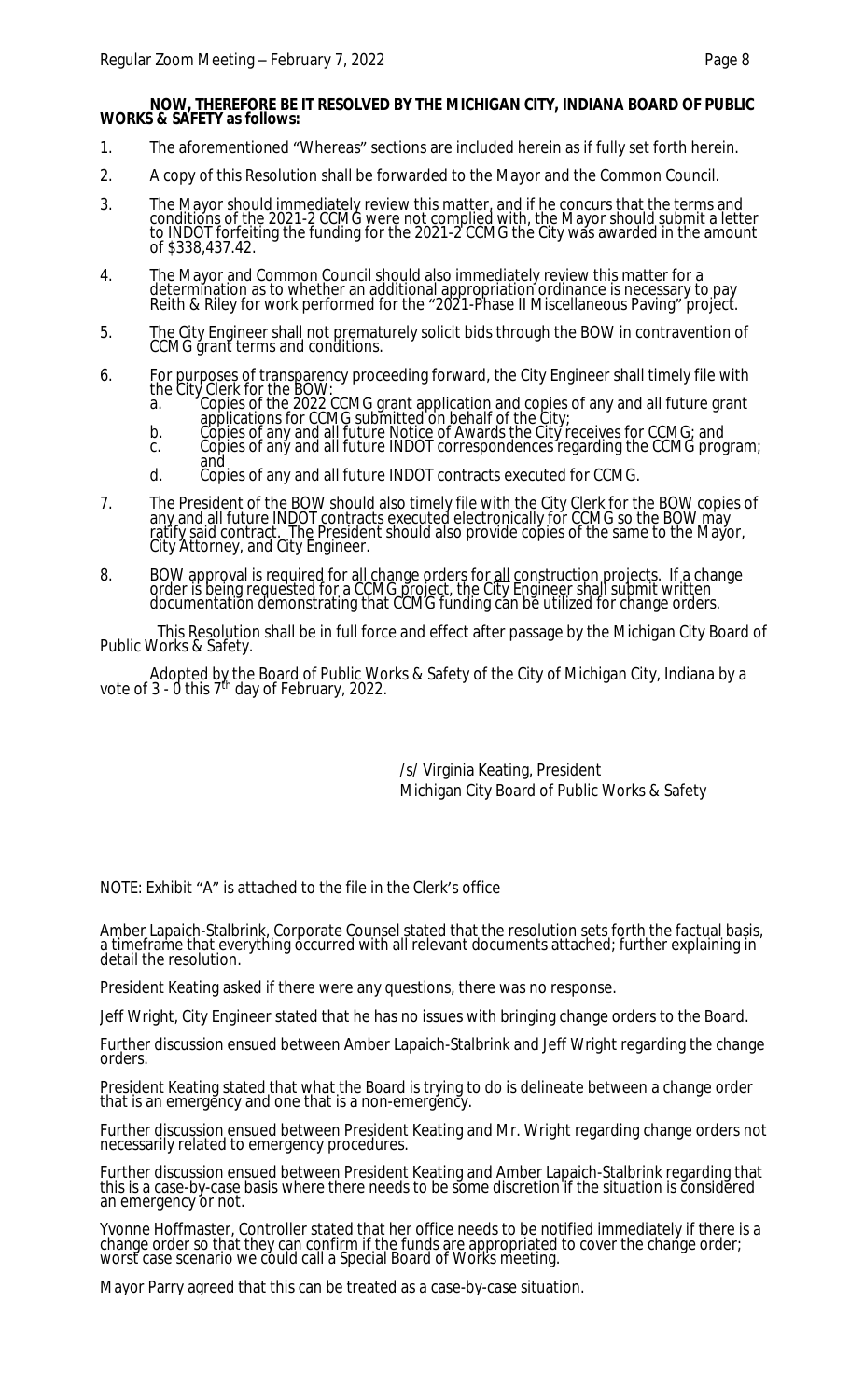Amber Lapaich-Stalbrink, Corporate Counsel stated that the Board can just follow what they have done in the past.

President Keating stated that there have been circumstances where we have been faced with things of this nature and the Board has always been willing to call a Special Meeting if necessary.

Mayor Parry made the motion to approve changes that need to be brought before the Board of Works before the work is performed unless it is an emergency at which case a Special Board of Works meeting will be called; seconded by Vice-President Vinson. The motion was approved by the following vote: **AYES:** Board of Public Works and Safety members, Keating, Vinson, and Parry (3). **NAYS:** None (0). **Motion Carries**.

Mayor Parry stated that he has issued a letter to LaPorte District of the Indiana Department Transportation to indicate our intention to forfeit the \$338,437.42 for the Paving Project for the second Phase of 2021 Paving.

Councilwoman Nelson-Deuitch, 126 Lady Lane addressed the Board asking if there is a contingency amount that is set that allows flexibility up to a certain amount to make changes that you budget into projects; addressing the forfeiture not coming before the Council, an ordinance was passed. back in May and going forward any of these grants that are submitted have to be presented to the Council in a public manner.

President Keating asked Amber Lapaich-Stalbrink if she would like to address the issues of the grant going before Council.

Amber Lapaich-Stalbrink, Corporate Counsel stated that this Resolution contemplated that the City Engineer is going to always file, submit applications, and all documents that go along with the CCMD; Council passed an ordinance requiring that any grant that the City is going after that requires a local match has to go before Council for théir approval further explaining why this has i become an issue.

Mayor Parry made the motion to approve the Resolution **REQUESTING THE MAYOR REVIEW THE CITY'S SUBMISSION AND SUBSEQUENT AWARD OF THE 2021-2 COMMUNITY CROSSING MATCHING GRANT (CCMG) FROM INDOT IN THE AMOUNT OF \$338,437.42 AND IMPLEMENT NECESSARY REMEDIAL MEASURES & SETTING FORTH PROCEDURES FOR FUTURE CCMG SUBMISSIONS AND CHANGE ORDERS FOR CONSTRUCTION PROJECTS**. The motion was seconded by Vice-President Vinson and carried as follows: **AYES:** Board of Public Works and Safety members, Keating, Vinson, and Parry (3). **NAYS:** None (0). **Motion Carries**.

#### **CLAIMS AND PAYROLL**

Mayor Parry moved that the claims set forth in the Register of Claims (in possession of the City Controller) and appearing in the Register be severally allowed and ordered paid and proper warrants for payment thereof hereby ordered issued in the stated amounts to person(s) and/or firm(s) as set forth, and payrolls approved. The motion was seconded by Vice-President Vinson and carried as follows: **AYES:** Board of Public Works and Safety members Keating, Vinson, and Parry (3). **NAYS:** None **(0). Motion Carries.**

| <b>CLAIMS DOCKET</b>  | January 18, 2022                       |                  |    |              |                           |  |
|-----------------------|----------------------------------------|------------------|----|--------------|---------------------------|--|
|                       | <b>Municipal Claims</b><br><b>CDBG</b> |                  |    | \$<br>\$     | 2,159,312.03<br>36,233.10 |  |
|                       | <b>Health &amp; Life</b>               |                  | \$ |              | 626,283.77                |  |
|                       | <b>Workers COMP</b>                    | \$<br>226,843.35 |    |              |                           |  |
|                       | <b>Total Claims -</b>                  |                  | \$ | 3,480,672.25 |                           |  |
|                       |                                        |                  |    |              |                           |  |
| <b>PAYROLL DOCKET</b> | January 14, 2022                       |                  |    |              |                           |  |
|                       | <b>City Payroll</b>                    |                  |    | \$           | 606,972.57                |  |
| <b>PAYROLL DOCKET</b> | January 28, 2022                       |                  |    |              |                           |  |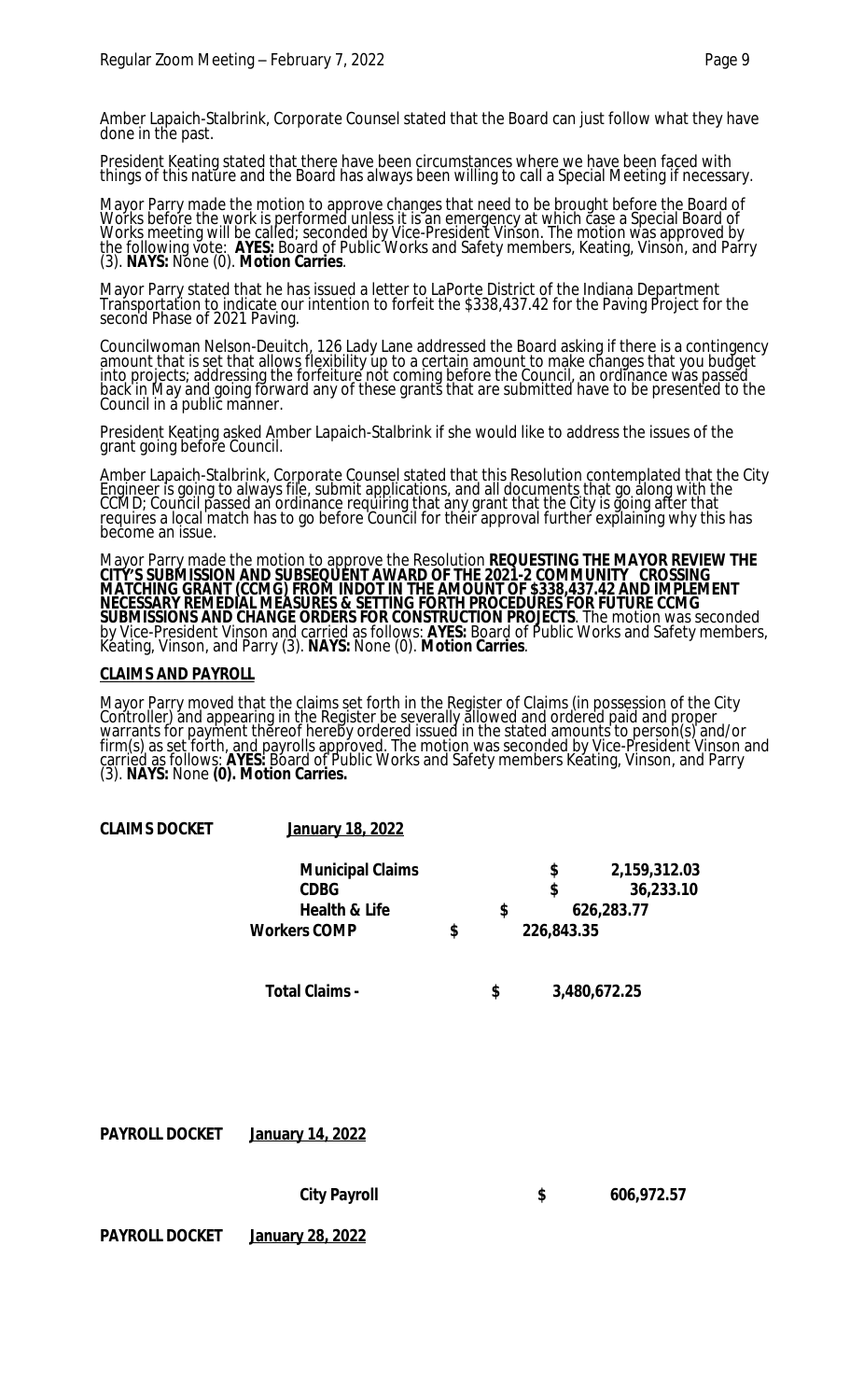| <b>City Payroll</b> |  | 589,873.71 |
|---------------------|--|------------|
|---------------------|--|------------|

Mayor Parry made the motion to approve the payroll dockets for January 14, 2022 and January 28, 2022. The motion was seconded by Vice-President Vinson and carried as follows: **AYES:** Board of Public Works and Safety members Keating, Vinson, and Parry (3). **NAYS:** None (0). **Motion Carries.**

#### **UNFINISHED BUSINESS**

#### **President Keating stated the first item on the pending items/unfinished business list is a Citizen's complaint about a dumpster that is in the traffic lane just south of 11th Street on Washington Street.**

President Keating stated that the dumpster has been removed and this matter can be removed from the pending items list.

Mayor Parry made the motion to remove the matter of the citizens complaint about a dumpster that was in the traffic lane just south of 11<sup>th</sup> Street on Washington Street from the pending items/unfinished business list. The motion was seconded by Vice-President Vinson and carried as follows: **AYES:** Board of Public Works and Safety members Keating, Vinson, and Parry (3). **NAYS:**  None (0). **Motion Carries.**

#### **President Keating stated the next item on the pending items/unfinished business list is Councilman Don Przybylinski's concerns regarding the missing markers in the traffic islands by Blue Chip Casino and other areas**

President Keating asked Jeff Wright, City Engineer to address all three (3) of Councilman Przybylinski's concerns.

Jeff Wright addressed the Board stating that after the last Board meeting, he drove US Highway 12 and made a list of the missing markers that he sent to INDOT who subsequently put out their sub district of Michigan City a work order to have the markers reinstalled in the spring; this particular issue to remain on the pending items list till the May meeting.

#### **President Keating stated the next item on the pending items/unfinished business list is Councilman Don Przybylinski's concerns from the public that on Franklin Street in the Arts District vehicular traffic is going the wrong way on that street**

Jeff Wright addressed the Board stating that he drove that area and that none of those approaches from the east to the west were lacking in terms of signage or markings that would contribute to traffic going in the wrong direction; he emailed Shong Smith, Director Central Services to take a look to see if there was something that he was not seeing and suggested that this remains on the pending items list until Mr. Smith can make a suggestion.

#### **President Keating stated the next item on the pending items/unfinished business list is Councilman Don Przybylinski's complaints from the public concerning ADA compliant truncated domes**

Jeff Wright addressed the Board stating that some of the ADA ramps there are brick which is not compliant with ADA so at some point those ramps will have to be brought up to the standard of **ADA** 

Mayor Parry made the motion to remove the request from the pending items list. The motion was seconded by Vice-President Vinson and carried as follows: **AYES:** Board of Public Works and Safety members Keating, Vinson, and Parry (3). **NAYS:** None (0). **Motion Carries.**

#### **PUBLIC COMMENTS**

President Keating stated that there is a matter concerning the closure of 11<sup>th</sup> Street from Chicago Street to Michigan Boulevard to address.

Tommy Kulavik, 1316 Ohio Street, addressed the Board stating that he was supposed to be on the agenda under pending items list due to his request being tabled regarding the three (3) way stop sign at Wabash Street and Ann Street.

President Keating asked the Clerk's Office to put Tommy Kulavik's request back on the pending items list to be addressed at the next meeting.

Tommy Kulavik, 1316 Ohio Street, addressed the Board thanking them for approving the honorary street sign for Mr. Petti; would like to ask the Board to have another honorary street sign on Michigan Boulevard and School Street for Mr. Fred Devries that passed away within a week of Mr. Petti; Mr. Kulavik expressed an interest in serving on the Michigan City Fire Merit Commission; addressed the equipment requested by Chief Corley and Chief Ashley and the county wanting to put on the LIT Tax on paychecks.

Amber Lapaich-Stalbrink, Corporate Counsel asked to go back to the street closure on 11th Street from Chicago Street to Michigan Boulevard stating that Walsh submitted a formal request and is